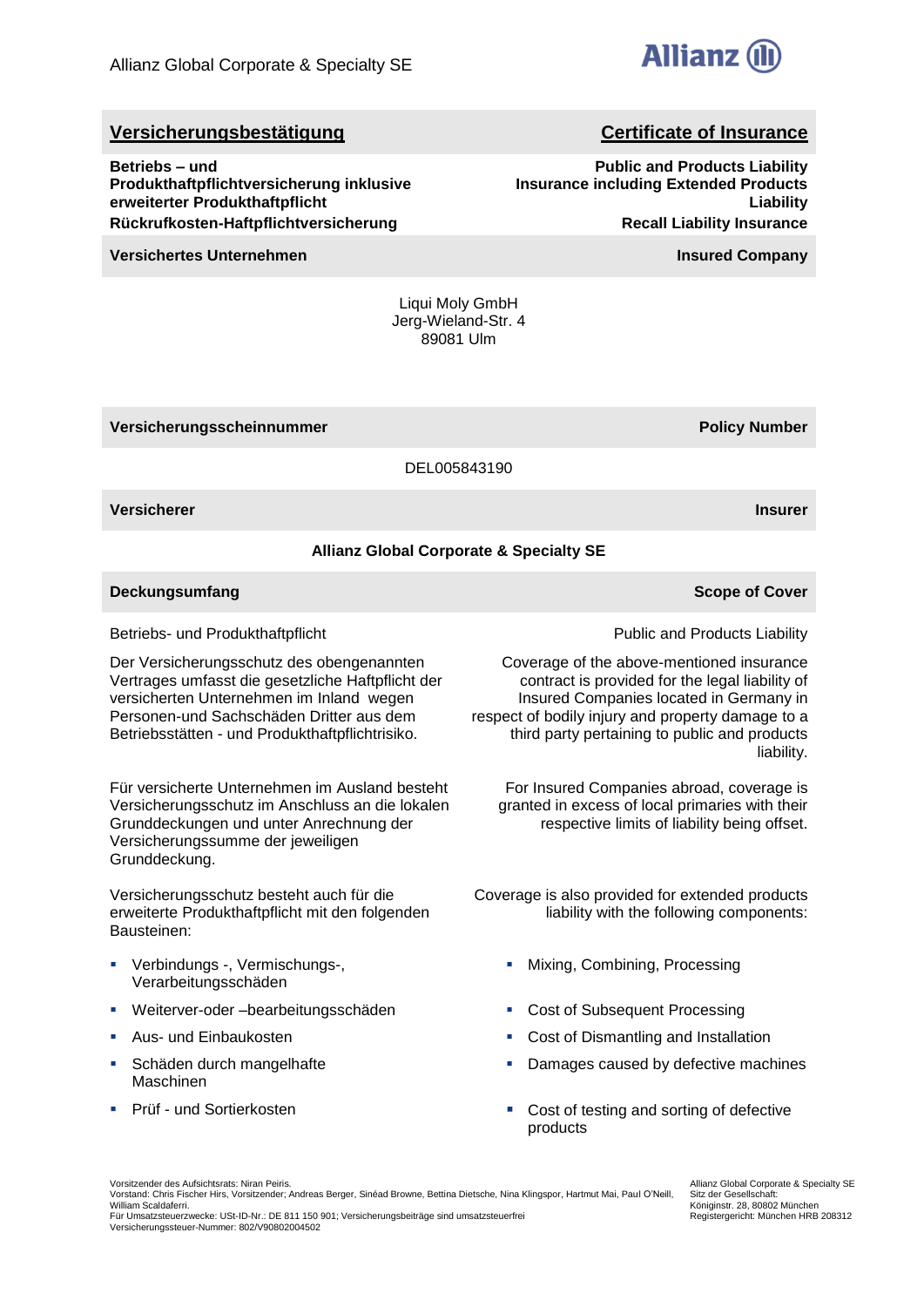

### **Deckungsumfang Scope of Cover Scope of Cover Scope of Cover Scope of Cover**

Rückrufkosten-Haftpflichtversicherung

Der Versicherungsschutz des oben genannten Vertrages umfasst die gesetzliche Haftpflicht der versicherten Unternehmen wegen Vermögensschäden, die dadurch entstehen, dass durch die zuständige Behörde zur Vermeidung von Personenschäden ein Rückruf durchgeführt wurde und der Versicherungsnehmer hierfür in Anspruch genommen wird.

Versichert sind ausschließlich enumerativ benannte Kosten Dritter (reine Vermögensschäden), nicht jedoch Personenoder Sachschäden als solche.

### **Örtlicher Geltungsbereich Territorial Scope**

Recall Liability Insurance

Coverage of the above-mentioned insurance contract is provided for the legal liability of Insured Companies with respect to pure financial loss caused by the fact that a recall has been carried out by the competent authority in order to avoid third party bodily injury and a claim is therefore being made against the insured.

The coverage is restricted to third parties enumeratively listed expenses (pure financial losses). No coverage is given for any actual or alleged bodily injury or property damage.

Betriebs- und Produkthaftpflichtversicherung, Rückrufkosten: weltweit

Public and Products Liability, Recall Liability: worldwide

| Versicherungssummen                                                                                                                                                                                                               |                |                                                                                                                                                                                                                      | <b>Limits of Indemnity</b>                                                                   |
|-----------------------------------------------------------------------------------------------------------------------------------------------------------------------------------------------------------------------------------|----------------|----------------------------------------------------------------------------------------------------------------------------------------------------------------------------------------------------------------------|----------------------------------------------------------------------------------------------|
| Personen-, Sach- und Vermögensschäden der<br>erweiterten Produkthaftpflicht<br>(Pauschalversicherungssumme)                                                                                                                       |                | Bodily injury and property damage and pure<br>financial loss resulting from extended products                                                                                                                        | liability (Combined single limit)                                                            |
| je Versicherungsfall                                                                                                                                                                                                              | EUR 10.000.000 |                                                                                                                                                                                                                      | any one occurrence                                                                           |
| und je Versicherungsjahr                                                                                                                                                                                                          | EUR 10.000.000 |                                                                                                                                                                                                                      | annual aggregate                                                                             |
| Rückrufkosten-Haftpflichtversicherung<br>Vermögensschäden                                                                                                                                                                         |                |                                                                                                                                                                                                                      | Recall Liability Insurance<br>Pure financial loss                                            |
| je Versicherungsfall                                                                                                                                                                                                              | EUR 10.000.000 |                                                                                                                                                                                                                      | any one occurrence                                                                           |
| Regressverzicht                                                                                                                                                                                                                   |                |                                                                                                                                                                                                                      | <b>Waiver of Subrogation</b>                                                                 |
| Verzichten die versicherten Unternehmen dieses<br>Vertrages vor Eintritt des Versicherungsfalles auf<br>Rückgriffsansprüche untereinander oder gegen<br>sonstige Dritte, so beeinträchtigt dies den<br>Versicherungsschutz nicht. |                | Should Insured Companies waive their rights of<br>recovery against third parties (including other<br>Insured Companies) prior to the occurrence of an<br>insured event, this shall not affect insurance<br>coverage. |                                                                                              |
| Versicherungsdauer                                                                                                                                                                                                                |                |                                                                                                                                                                                                                      | <b>Policy Period</b>                                                                         |
| Beginn                                                                                                                                                                                                                            | 01.01.2019     |                                                                                                                                                                                                                      | Inception date                                                                               |
| Vorsitzender des Aufsichtsrats: Niran Peiris.<br>Vorstand: Chris Fischer Hirs, Vorsitzender; Andreas Berger, Sinéad Browne, Bettina Dietsche, Nina Klingspor, Hartmut Mai, Paul O'Neill,<br>William Scaldaferri.                  |                |                                                                                                                                                                                                                      | Allianz Global Corporate & Specia<br>Sitz der Gesellschaft:<br>Königinstr. 28, 80802 München |

William Scaldaferri. Für Umsatzsteuerzwecke: USt-ID-Nr.: DE 811 150 901; Versicherungsbeiträge sind umsatzsteuerfrei Versicherungssteuer-Nummer: 802/V90802004502

alty SE Königinstr. 28, 80802 München Registergericht: München HRB 208312